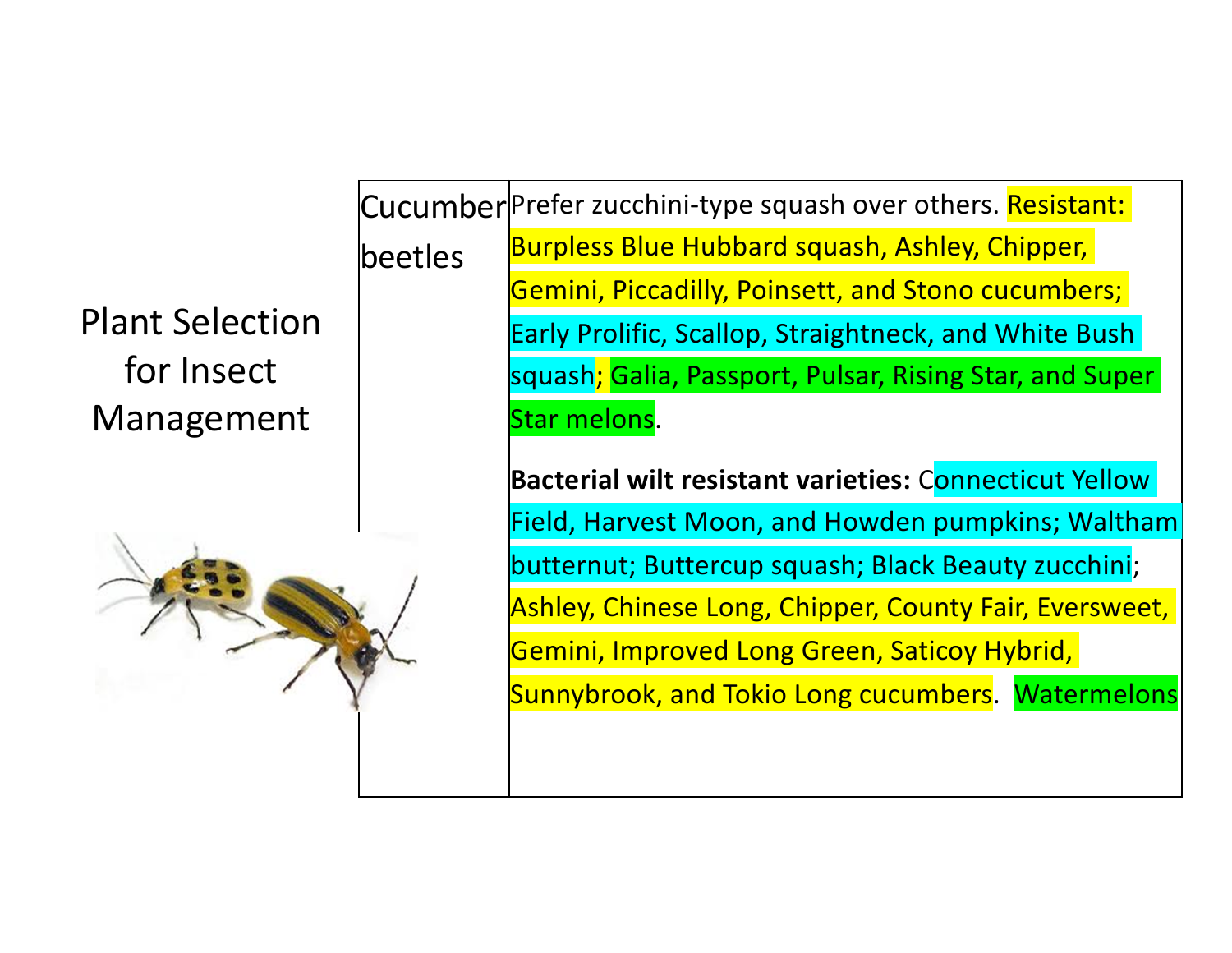## Plant Selection for Insect Management

Cabbage worms Collards, Brussels sprouts, broccoli, and cabbage tastier to these insects. Dark green, glossy leaved varieties are more resistant to cabbageworms. Resistant cabbage varieties include Chieftan Savoy, Early Globe, Mammoth, Red Acre, Red Rock, Round Dutch, and Savoy Perfection Drumhead.



| <b>Corn</b> | Any corn with a tight husk will be more resistant. Resistant   |  |  |
|-------------|----------------------------------------------------------------|--|--|
|             | earworms varieties include Country Gentlemen, Golden Security, |  |  |
|             | Seneca, Silvergent, and Staygold.                              |  |  |